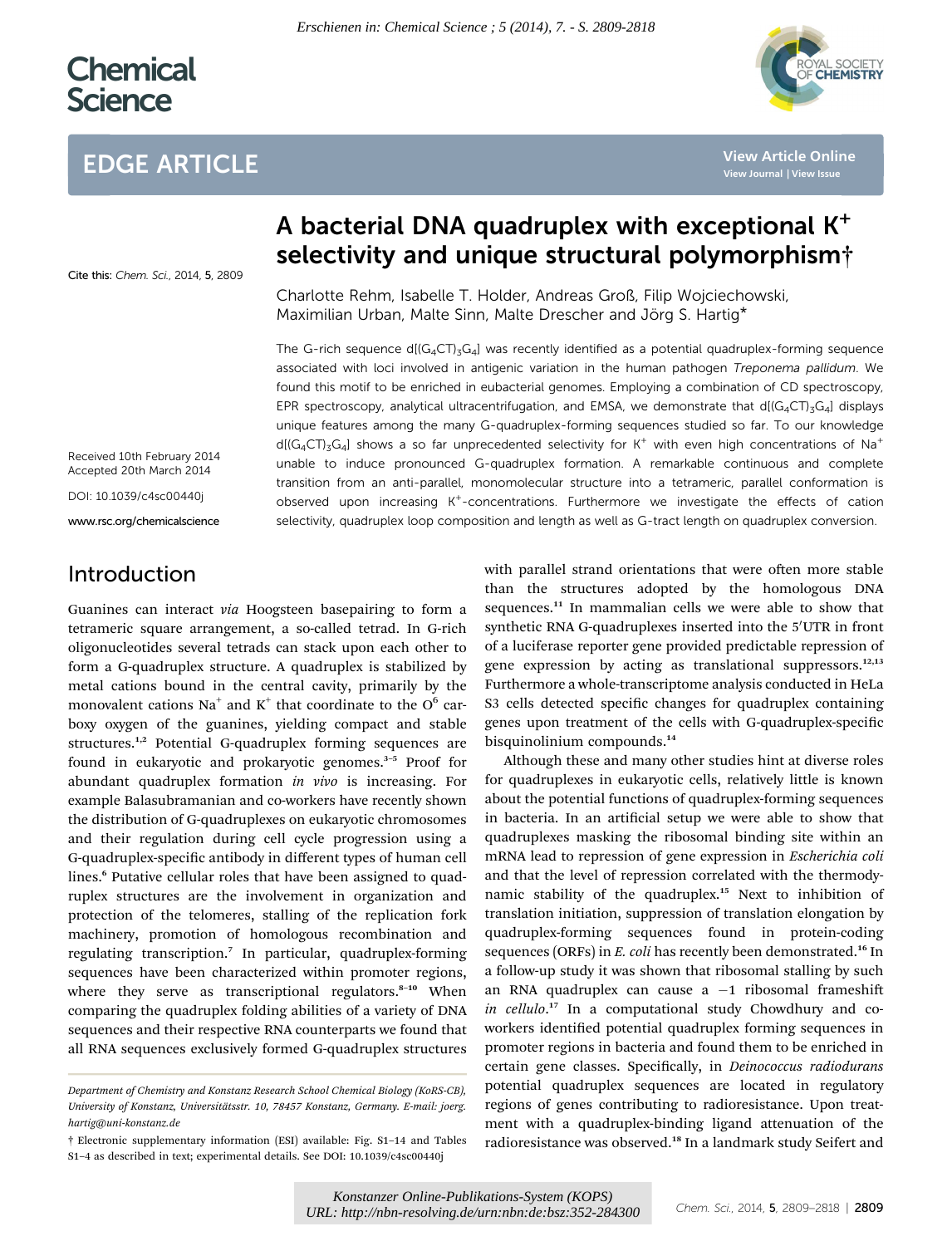co-workers identified a *cis*-acting quadruplex sequence that is necessary for pilin antigenic variation in *Neisseria gonorrhoeae*.19 Antigenic variation takes place via a non-homologous recombination event between a single expressed pilE locus and many silent donor loci. Mutation of the G-rich sequence upstream of pilE inhibited recombinational switching at the variable locus. Quadruplex formation is required for nicking the DNA, the break site is then further processed by the recombination machinery.<sup>19</sup> Furthermore Seifert and co-workers identified a conserved promoter sequence adjacent to the pilE quadruplex motif; transcription of a cis-acting, non-coding small RNA from this promoter is essential for antigenic variation to commence.<sup>20</sup>

We recently reported that the sequence  $d[(G_4CT)_3G_4]$  (Fig. 1a) studied in this report is potentially involved in the antigenic variation of the surface-exposed variable antigen TprK protein in the human pathogen Treponema pallidum.<sup>21</sup> TprK heterogeneity is generated by nonreciprocal gene conversion between the TprK expression and donor sites. A series of G-rich sequences that were found to be associated with these sites were investigated and demonstrated folding into stable quadruplex structures. However, despite its elevated G-score<sup>22</sup> d $[(G_4CT)_3G_4]$ with 100 mM KCl did not show the expected quadruplex circular dichroism (CD) spectrum in contrast to other potential quadruplex-folding sequences studied in the same context.<sup>21</sup> This unexpected result motivated us to further characterize the quadruplex folding properties of  $d[(G_4CT)_3G_4]$ . Here we report that the sequence displays several remarkable and to some extend unique properties. We find that the folding of the quadruplex proceeds with very high activation energies, a feature that caused it to be overlooked in the initial screening for quadruplex-forming sequences.<sup>21</sup> Moreover, the sequence shows high selectivity for  $K^+$  as a G-quadruplex-stabilizing cation and most importantly displays a  $K^+$ -concentrationdependent conformational polymorphism ranging from an exclusively anti-parallel conformation at low  $K^+$  to a parallel topology at high concentrations of  $K^+$ . Several different DNA quadruplex conformations are known, largely dependent on the length and to a lesser extent the identity of the loop sequences as well as the number of stacked tetrads.<sup>23</sup>–<sup>25</sup> In addition to intramolecular quadruplexes, where the DNA sequence folds back upon itself, intermolecular quadruplexes exist with two, four or more individual strands interacting. Furthermore, it is known that the structural polymorphism of some quadruplexes depends on the nature of the stabilizing cation. A well-studied example for the polymorphic nature of G-quadruplexes is the human telomeric sequence, hTel d[(TTAGGG)<sub>n</sub>]. Crystal structures of d[AG $_3$ (T $_2$ AG $_3)_{3}$ ] $^{\rm 26}$  reveal a parallel topology when folded in the presence of  $K^+$ , whereas an anti-parallel conformation in solution containing  $Na<sup>+</sup>$  was detected for the same sequence by NMR.<sup>27</sup> Furthermore, several co-existing structures have been postulated for this sequence in solution when stabilized by K<sup>+ 28-32</sup> Using electron paramagnetic resonance (EPR) spectroscopy we have been able to elucidate the polymorphic nature of  $d[(G_3T_2A)_3G_3]$  in K<sup>+</sup> solution, in which a 1 : 1 mixture of the parallel propeller and the anti-parallel basket structure was detected.<sup>33</sup> We found the same distribution when the



Fig. 1 (a) The studied sequence d[ $(G_4CT)_3G_4$ ]. (b) Scheme of structural transition between an intramolecular, anti-parallel conformation at low KCl concentrations to a tetrameric, parallel conformation at high KCl. Rectangles symbolize guanines. As an example the anti-parallel basket structure is shown, other topologies such as a chair-like conformation are possible as well. (c) CD spectra of 5  $\mu$ M d[(G<sub>4</sub>CT)<sub>3</sub>G<sub>4</sub>] in the presence of increasing concentrations of KCl from 1 mM (red) to 800 mM (green). (d and e): CD spectra of 5  $\mu$ M d[(G<sub>4</sub>CT)<sub>3</sub>G<sub>4</sub>] in the presence of (d) NaCl (e) or LiCl, concentrations ranging from 0 mM (gray), 1 mM (red), 25 to 200 mM (blue) to 500 mM (green) NaCl. No quadruplex formation was detectable with NaCl and LiCl.

quadruplex sequence was injected into Xenopus oocytes for in cellulo measurements.<sup>34</sup> However, when studying individual G-quadruplex units within the context of extended sequences composed of the human telomeric DNA repeats, we found that a  $(3 + 1)$  hybrid structure is formed.<sup>35</sup>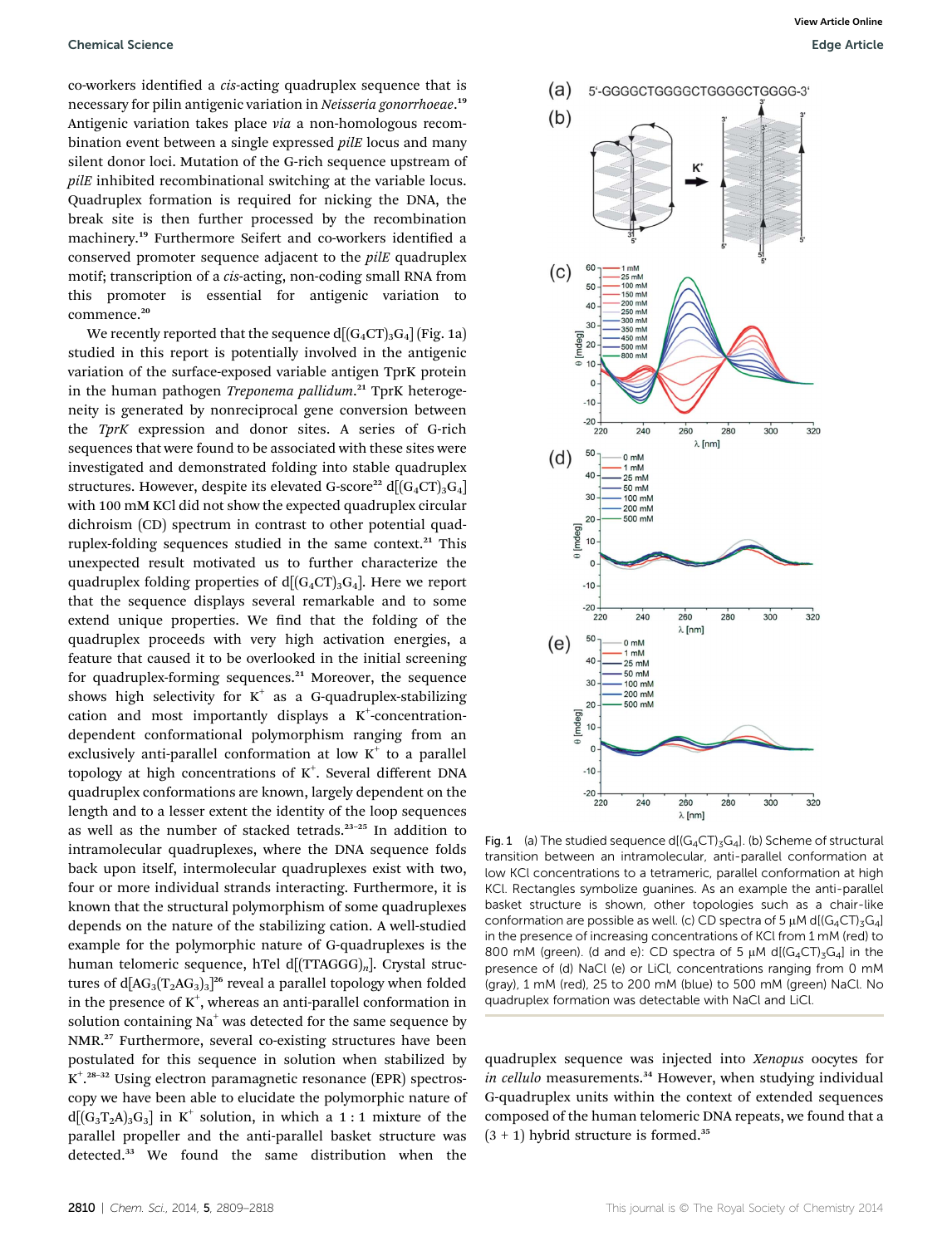The *Oxytricha* telomeric sequence  $d[(G_4T_4)_3G_4]$  as well as the *Tetrahymena-related telomeric sequence d* $[(G_4T_2)_3G_4]$  were also shown to adopt multiple conformations in solution depending on the stabilizing ion in electrophoretic assays and CD measurements. In the case of  $d[(G_4T_2)_3G_4]$ , Na<sup>+</sup> promoted the anti-parallel conformation, however, the parallel and tetrameric conformation was formed in the presence of  $Sr^{2+}$  or  $K^{+,36}$ Thomas and co-workers have demonstrated the structural polymorphism of Oxytricha telomeric DNA by Raman spectroscopy. At low concentrations of Na<sup>+</sup> or K<sup>+</sup> the sequence adopted an anti-parallel foldback quadruplex; with increasing alkali ion concentrations interquadruplex conversion took place yielding a parallel quadruplex.<sup>37,38</sup> Part of the Oxytricha telomeric sequence  $d[G_4T_4G_4]$  has been shown to fold into a dimeric antiparallel quadruplex in solution with  $Na<sup>+</sup>$  by Sugimoto and coworkers.<sup>39,40</sup> Addition of divalent cations, particularly  $Ca^{2+}$ , leads to oligomerization of the sequence and switches the conformation to the parallel topology.<sup>24</sup> However, to the best of our knowledge there is no example known where varying  $K^+$ concentration alone results in a pronounced structural transition of quadruplex conformations.

Here we characterized the quadruplex-folding sequence  $d[(G_4CT)_3G_4]$  (Fig. 1a). Initially identified associated to loci involved in antigenic variation in  $T.$   $pallidum$ , we found this sequence motif highly over-represented in bacterial genomes. We report a remarkable selectivity for  $K^+$  as a stabilizing cation. Upon increasing the  $K^+$  concentration a very pronounced structural transition from the intramolecular, anti-parallel conformation to a parallel conformation is revealed. By utilizing a diverse range of methods including CD spectroscopy, EPR distance measurements, electrophoretic mobility shift (EMSA) assays, NMR, and analytical ultracentrifugation (AUC) we demonstrate that at high  $K^+$ -concentrations the sequence forms a parallel-stranded tetrameric complex as compared to a monomeric, anti-parallel fold in low  $K^+$ -concentrations. Fig. 1b shows a simplified scheme of quadruplex conversion showing the so-called basket structure as an example for an anti-parallel quadruplex structure, formation of e.g. a chair topology is equally possible. Participation of all guanosines of a G-tract in tetrad formation is assumed. In addition, we studied the occurrence of this remarkable structural transition and its dependence on loop composition, loop length, and G-tract length.

### Results and discussion

#### $K^+$  selectivity and structural transition

We employed CD spectroscopy as a convenient method to quickly assess the structural properties of quadruplexes in solution. A typical CD spectrum of an anti-parallel quadruplex shows a maximum at around 290 nm and a minimum at 265 nm, whereas a typical spectrum of a parallel quadruplex displays a maximum at about 265 nm and a minimum at 240 nm.<sup>41</sup> Oligonucleotides were prepared as a 5  $\mu$ M solution in 10 mM Tris–HCl pH 7.5 supplemented with KCl, NaCl, LiCl or MgCl<sub>2</sub> as noted and denatured by heating to 98 °C for 5 min, followed by slow cooling to 20 $\degree$ C overnight to induce quadruplex folding. Interestingly, with increasing concentrations of K<sup>+</sup> a continuous structural transition of  $d[(G_4CT)_3G_4]$ from the anti-parallel conformation observed at 0.5 mM KCl to the all parallel conformation at 800 mM is revealed by CD spectroscopy (Fig. 1c, see Fig. S1a† for more concentrations). The presence of isodichroic points at approximately 250 nm and 280 nm indicate a two state transition from the anti-parallel to the parallel conformation. Intriguingly, addition of the same concentrations of  $Na<sup>+</sup>$  did not induce the formation of any pronounced G-quadruplex structure detectable by CD spectroscopy (Fig. 1d), although  $Na<sup>+</sup>$  usually is a strong stabilizer of quadruplex structures. Likewise, quadruplexes did not fold in the presence of  $Li<sup>+</sup>$  (Fig. 1e), which is more expected from experiences with other quadruplex sequences.  $Mg^{2+}$  partially stabilized the parallel conformation, but not to the same extent as  $K^+$ , and it did not stabilize the anti-parallel conformation (Fig. S1b†). Although Na<sup>+</sup> and Li<sup>+</sup> alone did not show significant stabilization of a quadruplex structure, the parallel conformer was stabilized when NaCl or LiCl were employed in addition to KCl.  $d[(G_4CT)_3G_4]$  folded mostly into the anti-parallel conformer at 100 mM K<sup>+</sup>, when increasing concentrations of NaCl or LiCl were added to the mixture structural transition to the parallel conformer could be observed (Fig. 2a and b). This suggests that  $K^+$  is required for initial stabilization of the quadruplex structure, but high ionic strength irrespective of cation nature is needed to induce the parallel fold. In addition we tested the influence of the counter ion of  $K^+$  on the observed topological switching. Identical spectra and structural transition as observed with KCl was also induced by KBr, KF, KI and was therefore not dependent on the anion (Fig. S2†).

When  $d[(G_4CT)_3G_4]$  was folded with equal amounts of the complementary strand present during denaturation and slow overnight cooling, the quadruplex structure rather than the



Fig. 2 CD spectra of 5  $\mu$ M d[(G<sub>4</sub>CT)<sub>3</sub>G<sub>4</sub>] in the presence of 100 mM K<sup>+</sup> and 0 mM (gray), 1 mM (red), 25 mM to 200 mM (blue) and 500 mM (green) (a) NaCl or (b) LiCl.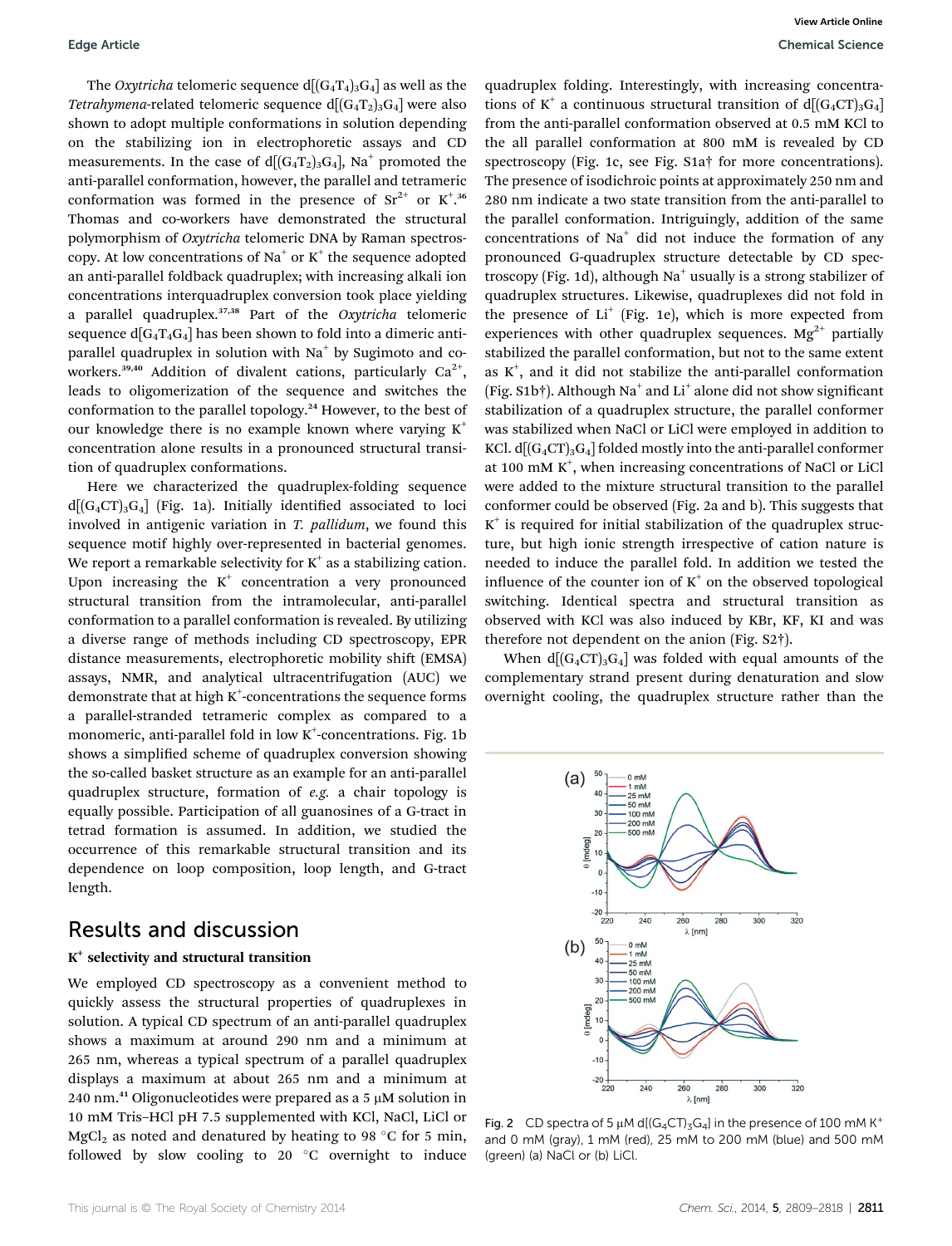duplex was formed at high  $K^+$  concentrations (Fig. 3). The C-rich strand alone did not fold into a specific structure upon incubation with  $K^+$  (Fig. S1c†).  $K^+$  is the major cation in the bacterial cell, Shabala and co-workers determined a cytosolic concentration of about 200 mM in E. coli.<sup>42</sup> In fact higher  $K^+$  concentrations can be reached in bacterial cells e.g. under osmotic shock or salt stress conditions. Epstein and Schultz reported an increase in the intracellular  $K^+$  concentration from 150 to 550 mM in exponentially growing E. coli when the osmolality of the growth medium was increased from 0.1 to 1.2 osm by addition of glucose, NaCl or sucrose. $43$  Hence the K<sup>+</sup>-concentrations utilized in the described experiments are within a range that can be expected to be present in bacterial cells. In this respect the finding that a quadruplex sequence is folded even in the presence of a complementary strand makes at least the transient formation of such DNA structures in genomes not unlikely.

To assess the stability of the different quadruplex species we performed melting experiments. We determined melting temperatures  $T_{1/2}$  of 49.3 °C, 54.6 °C, 60.5 °C, 82.9 °C, 86.9 °C and 90.1 °C for the anti-parallel conformer at 0.25, 0.5, 1, 25, 50 and 100 mM  $K^+$ , respectively, by monitoring ellipticity (Fig. 4). A  $T_{1/2}$  of the anti-parallel and parallel conformers at KCl concentrations higher than 250 mM could not be accurately determined as both structures were extremely thermostable and only started to denature at temperatures above 85  $^{\circ}$ C for 250– 350 mM K<sup>+</sup> and above 90 °C for 400-500 mM K<sup>+</sup> (Fig. S3<sup>†</sup>). Similarly, we determined a  $T_{1/2}$  of 59.3 °C for the anti-parallel conformer at 1 mM KCl by UV thermal denaturation by measuring absorption at 295 nm, likewise the parallel conformer was stable above 90 °C (Fig. S4†). Although CD spectra did not show detectable quadruplex formation in the presence of NaCl, a  $T_{1/2}$  of 50.8 °C and 79.8 °C was determined for  $d[(G_4CT)_3G_4]$  for an undefined structure formed with 1 mM and 500 mM NaCl, respectively (Fig. S4†). Formation of a mixture of structures with opposing CD signatures might be preventing characterization by CD spectroscopy. We therefore measured the <sup>1</sup>H-NMR spectra of d[(G<sub>4</sub>CT)<sub>3</sub>G<sub>4</sub>] in the presence of 1 mM, 200 mM and 500 mM NaCl (Fig. S5a and b†). NMR spectra in the presence of 1 mM NaCl showed weak signals



Fig. 3 CD spectra of 5  $\mu$ M duplex d[(G<sub>4</sub>CT)<sub>3</sub>G<sub>4</sub>]:d[(C<sub>4</sub>AG)<sub>3</sub>C<sub>4</sub>] showing a regular duplex spectrum with a minimum at 240 nm, maximum at about 270 nm and a shoulder between 280 to 300 nm. At 500 mM KCl the spectrum shows the formation of a parallel quadruplex rather than duplex.



Fig. 4 Normalized CD melting curves of the anti-parallel conformer of 5  $\mu$ M d[ $(G_4CT)$ <sub>3</sub> $G_4$ ] with 0.25 mM (black), 0.5 mM (red), 1 mM (blue), 25 mM (gray) to 50 mM (violet) KCl. Ellipticity was observed at 290 nm.

between 11 and 12 ppm for imino protons indicative of minor G-quadruplex formation, however the imino proton signal intensity differed profoundly from the distinct signals detected in the presence of KCl (Fig. S5c†) (for detailed characterization of NMR spectra with KCl see below, Fig. S11†). Notably no pronounced imino proton signals were recorded for  $d[(G_4CT)_3G_4]$  in the presence of 500 mM NaCl, suggesting that the structure is not a well-defined quadruplex (Fig.  $S5d<sup>+</sup>$ ).  $d[(G_4CT)_3G_4]$  in the absence of monovalent cations formed a structure with a  $T_{1/2}$  of 32.7 °C and was minimally stabilized in the presence of 1 and 500 mM LiCl with  $T_{1/2}$  of 38.6 °C and 46.3 °C, respectively (Fig.  $S4\dagger$ ).

We were surprised to find the sequence  $d[(G_4CT)_3G_4]$  displaying such interesting properties, even more so since we had overlooked the quadruplex-forming potential during the initial characterization of Treponema sequence motifs.<sup>21</sup> In order to clarify the kinetic aspects of quadruplex formation, the sequence  $d[(G_4CT)_3G_4]$  was denatured with 1 mM or 500 mM KCl present, then folding was carried out comparing different cooling rates. Denatured samples were either slowly cooled to room temperature over the course of several hours or immediately transferred to room temperature or put on ice. In the presence of 500 mM  $K^+$  the parallel conformation readily formed irrespective of quick or slow cooling rates, whereas at 1  $mM K<sup>+</sup>$  a smaller fraction of oligonucleotides formed the antiparallel conformer upon quick cooling. Only slow cooling yielded the fully anti-parallel spectrum. Likewise, a very minor fraction of the anti-parallel conformer also formed under slow cooling conditions in the presence of 500 mM  $K^+$ , the spectrum of the parallel conformer is more pronounced after quick cooling (Fig. S6†).

To determine the isothermal folding kinetics  $d[(G_4CT)_3G_4]$ was denatured and slow-cooled without  $K^+$  present. KCl was then added to a final concentration of 1 mM at 20  $\degree$ C and folding of the quadruplex was observed by CD spectroscopy. The anti-parallel conformer folded within 75 hours at 20  $\mathrm{^{\circ}C}$  (Fig. 5a). It was then stable at 20 $\degree$ C and could not even be converted to the parallel conformation after further addition of KCl to 500 mM, only minor changes in the ellipticity of the antiparallel conformer were detectable after its incubation with 500 mM  $K^+$  for an additional 75 h (Fig. 5b). Addition of 500 mM  $K^+$  to d[ $(G_4CT)_3G_4$ ] folded without  $K^+$  present did not induce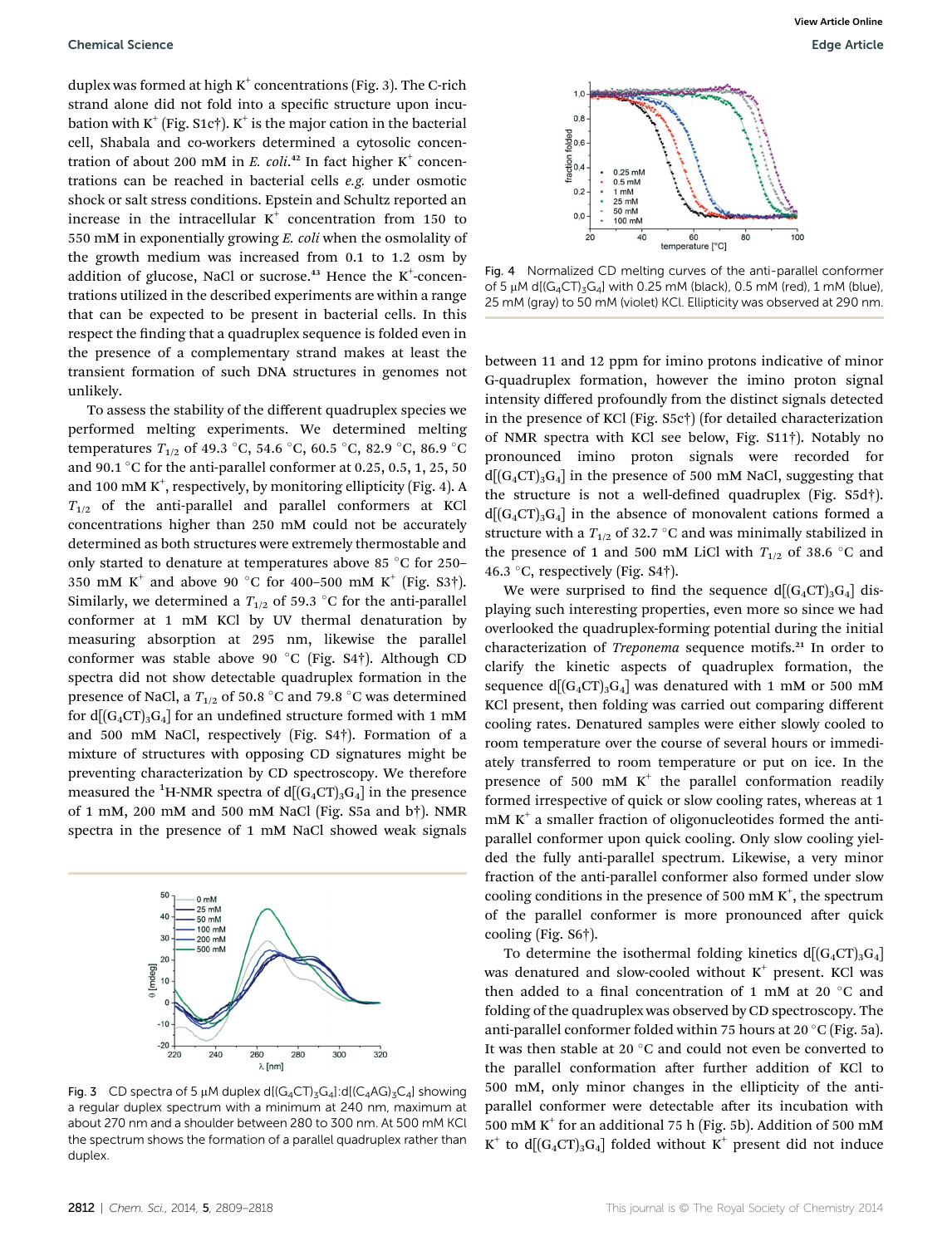

Fig. 5 Isothermal folding kinetics of d[ $(G_4CT)_{3}G_4$ ]. (a) d[ $(G_4CT)_{3}G_4$ ] was denatured without  $K^+$  present (red). KCl was added to a final concentration of 1 mM after cooling and ellipticity was observed at 20 °C over 75 h (blues to green). (b)  $d[(G_4CT)_3G_4]$  was folded with 1 mM KCl present (red). KCl was further added to a final concentration of 500 mM after folding and ellipticity was observed at 20 °C over 75 h (blues to green). (c) d[ $(G_4CT)_3G_4$ ] was denatured without K<sup>+</sup> present (red). KCl was added to a final concentration of 500 mM after renaturation and ellipticity was observed at 20 $\degree$ C over 65 h (blues to green). Thereafter denaturation was repeated to yield the fully parallel spectrum (gray). (d)  $d[(G_4CT)_3G_4]$  was folded with 500 mM KCl present, then diluted to 50 mM KCl (red). The parallel conformer was found to be stable at 20 $\degree$ C over 72 h (blues to green).

detectable quadruplex formation up to 65 hours, however after the same sample was denatured at 98  $^{\circ}$ C the parallel fold was readily adopted after cooling (Fig. 5c). Furthermore when d  $[(G_4CT)_3G_4]$  was folded in a parallel conformation at 500 mM and diluted to 50 mM  $K^+$  at room temperature, the structure was stable for at least 72 hours at 20 $\degree$ C and did not convert to the anti-parallel conformer (Fig. 5d), although the latter is more stable at this  $K^+$  concentration. Taken together the observed stabilities and folding kinetics suggest extraordinarily high energy barriers for folding and hence slow folding and structure conversion rates of this quadruplex at room temperature.

Similar effects have been observed by Mergny and coworkers, who studied the kinetics of tetramolecular quadruplexes containing a single G-tract.<sup>44</sup> They found no dissociation for quadruplexes with G-tracts consisting of 4 or more guanosines in the presence of  $K^{\scriptscriptstyle +}$ . Isothermal renaturation was highly dependent on the concentration of oligonucleotides used. At low temperature renaturation was found to be minimal for samples containing less than 20  $\mu$ M oligonucleotides. For d  $[TG_4T]$  at 10 µM half-association times of 110 days and 2.2 days in 110 mM Na<sup>+</sup> and K<sup>+</sup>, respectively, were found at 4  $^{\circ}$ C. Generally, increasing the temperature had a deleterious effect on the rates since folding was found to take approximately 15 times longer at room temperature.

Taking the rather short biological timescales into account (e.g. a typical bacterial mRNA lifetime of only a few minutes) the finding of very high activation barriers for folding, unfolding, and structure switching might suggest that a formed quadruplex could be very persistent during genetic and other processes. However, in our opinion it cannot easily be concluded from the in vitro data whether the extraordinary meta-stability of the individual quadruplex conformations is of any biological significance, especially since activities such as quadruplex-resolving helicases and quadruplex binders might strongly influence the kinetics and thermodynamics of quadruplex formation in vivo.

#### Investigation of individual conformations

We next addressed the nature of the two different anti-parallel and parallel conformations adopted at low and high  $K^+$ concentrations. Thermal stabilities of the anti-parallel quadruplex investigated at 1 mM  $K^+$  and 25 mM  $K^+$  were independent of the concentration of the oligonucleotide (Fig. S7†), indicating that the anti-parallel topology is adopted by an intramolecular structure such as a basket- or chair-like conformation with the oligonucleotide folding back on itself as depicted in Fig. 1b. Due to the high stability of the quadruplex structure under high salt conditions, we could not use melting temperatures in order to deduce the molecularity of the parallel conformer (Fig. S3d†).

However, in the past we have successfully employed EPR spectroscopy to probe the human telomeric quadruplex sequence and studied the topology of the individual quadruplexes as well as in the context of the extended telomeric sequence in buffer solution, cell extracts and in frog oocytes.<sup>33</sup>–35,45,46 Since two-frequency EPR spectroscopy approaches, namely Double Electron Electron Resonance (DEER) is based on the dipolar coupling of two or more electron spins, the technique is ideally suited to elucidate the stoichiometry of the quadruplex structures in the parallel and antiparallel form. For an intramolecular quadruplex one expects one spin-label per object, whereas in a multimeric arrangement two or four spin-labels are in nanometer proximity to each other, which can easily be detected by DEER spectroscopy (Fig. 6a). We utilized site-directed spin labeling in order to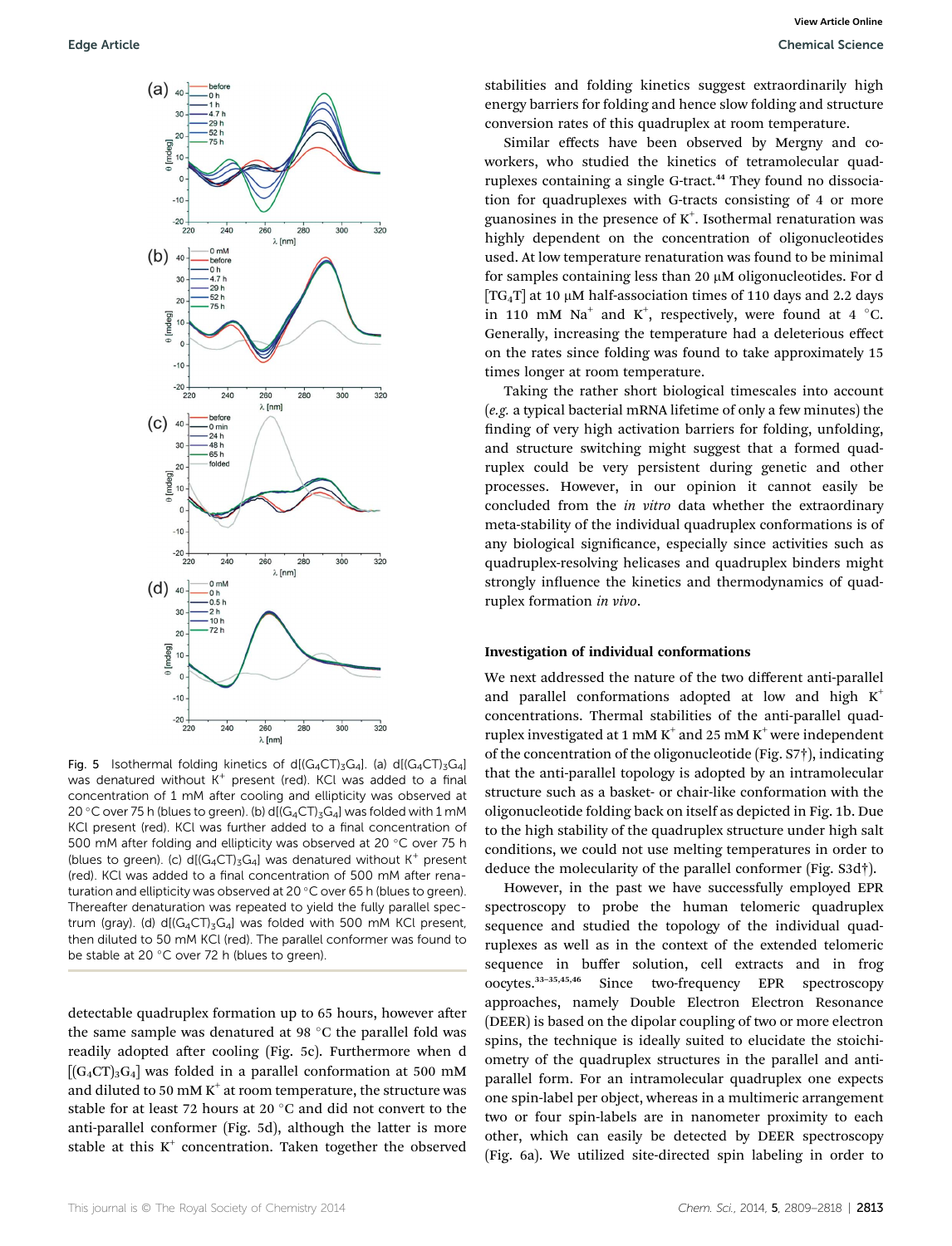

Fig. 6 (a) Scheme of hypothetical structures formed by  $d[(G_4CT)_3G_4]$ depending on stabilizing cation concentrations, for simplification is it assumed that all guanosines of a G-tract participate in tetrad formation. Blue stars symbolize spin-labels. Independence of  $T_{1/2}$  of the oligonucleotide concentration indicated that  $d[(G_4CT)_3G_4]$  formed an intramolecular, anti-parallel quadruplex upon folding with 1 mM KCl (right) carrying one spin-label per unit. The basket structure as an example of an anti-parallel quadruplex is shown; the exact nature of the monomolecular anti-parallel conformation is unclear. Folding in the presence of 500 mM KCl could lead to different parallel structures (left) with intramolecular, bimolecular, tetramolecular, or even higherorder stoichiometry. (b) Sequence of spin-labeled  $d[(G_4CT)_3G_4]$ carrying a nitroxide spin-label at the first thymine from the 5' end (blue asterisk). (c) Phosphoramidite with a nitroxide spin-label on C5 as used in solid phase DNA synthesis. (d) DEER curves upon background correction of spin-labeled  $d[(G_4CT)_3G_4]$  with Tikhonov-regularization fits (red) in absence of KCl (green), 1 mM KCl (blue) and 500 mM KCl (black).

attach a single nitroxide spin-label to the last thymine from the 5' end of d $[(G_4CT)_3G_4]$  during solid phase DNA synthesis (Fig. 6b) and c). Prior to EPR measurements we confirmed by CD spectroscopy that the spin-label does not affect the structural transition (Fig. S8†). The labeling efficiency, *i.e.* the number of intact spin labels per oligomer was determined to be 75% (see ESI†).

Based on the different modulation depths of the DEER curves (Fig. 6d) the number of spin-labels per quadruplex was calculated.47,48 Taking the labeling efficiency into account the number  $n$  of oligomers per quadruplex was determined. The DEER measurements indicated a single spin-label per quadruplex for  $d[(G_4CT)_3G_4]$  in the presence of 0 mM  $(n = 1.1)$  and 1  $mM (n = 1.1)$  KCl confirming an intramolecular folding at low  $K^+$  concentrations. In contrast, the measurement of d  $[(G_4CT)_3G_4]$  with 500 mM KCl shows a significant increase in modulation depth corresponding to  $n = 3.9$ , which clearly indicates the presence of a tetrameric quadruplex.

In addition to the results obtained by CD and EPR we confirmed the presence of different quadruplex species in an EMSA. Prior to electrophoresis we again verified that the oligonucleotide shows conformational switching in TBE buffer (Fig. S9a†). 5'-radiolabeled d[ $(G_4CT)_3G_4$ ] was folded in the presence of increasing concentrations of KCl and run on a 16% native polyacrylamide gel in 1xTBE supplemented with 100 mM KCl (Fig. S9b†). When the quadruplex was folded in the absence of  $K^+$  and in 1 mM  $K^+$  we observed a high mobility band on the gel corresponding to the unfolded oligonucleotide and the antiparallel conformer. A slower migrating band corresponding to the parallel conformer appears at 100 mM KCl and increases with increasing KCl to 500 mM. Retention of the band at 500 mM  $K^+$  in comparison to the anti-parallel conformer at 1 mM  $K^+$  indicates formation of a multimeric structure as observed by EPR.

Furthermore, we also employed AUC to distinguish between the different quadruplex species and assess conformational changes (Fig. S10a and b†). We measured different fractions of faster and slower sedimenting species upon increasing KCl concentration.  $d[(G_4CT)_3G_4]$  folded in the presence of 1 mM K<sup>+</sup> contained a single sedimenting species with the lowest sedimentation coefficient (s-value) of all species. Samples prepared with 100 mM  $K^+$  showed a slow sedimenting species and a second, smaller peak for a larger, faster sedimenting species. At 500 mM  $K^+$  the situation is reversed, the peak for the slower sedimenting species has decreased while the peak for the faster sedimenting species increased and broadened, indicating multimeric structures. When different temperature gradients were applied during folding of  $d[(G_4CT)_3G_4]$  the ratio between the faster and slower sedimenting species in the presence of 500 mM  $K^+$  changed (Fig. S10c†). Slow cooling favored the formation of the slower sedimenting species (monomeric), whereas immediate transfer to ice for folding yielded more of the faster sedimenting species (oligomeric). This is in agreement with the results obtained by CD spectroscopy described above (Fig. S6†).

Finally we measured the <sup>1</sup>H-NMR spectra of d[ $(G_4CT)_3G_4$ ] in the presence of 1 mM, 200 mM and 500 mM KCl. At a concentration of 1 mM KCl NMR spectra displayed 16 imino proton signals between 11 and 12 ppm, demonstrating the presence of a well-defined quadruplex conformation. This finding suggests the participation of all four guanosines of each G-tract in tetrad formation. The NMR spectra showed that additional proton signals appear between 10 and 11 ppm upon increasing the KCl concentration to 200 mM KCl or 500 mM (Fig. S11†). However the signals at high KCl are less well defined, likely due to signal overlap of an increased number of non-equivalent imino protons and the high salt concentration.

#### Influence of loop sequence composition

To the best of our knowledge the observed cation selectivity and structural polymorphism are unique among the many quadruplex sequences studied so far. This motivated us to investigate the influence of sequence variations on these remarkable properties. First we varied the loop sequence and analyzed the structural transition and its dependence on  $K^+$  by CD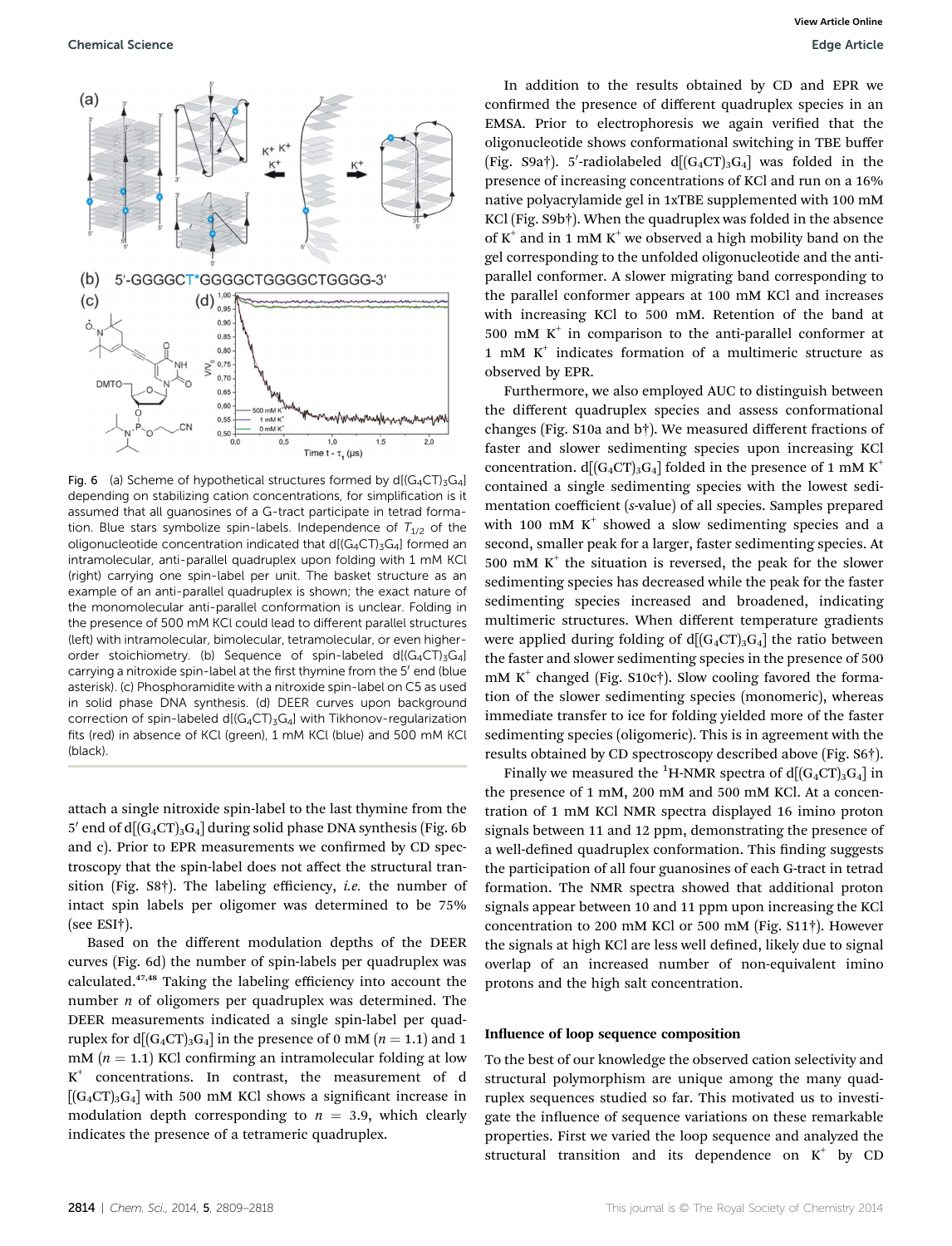spectroscopy. The oligonucleotides  $d[(G_4TC)_3G_4]$ ,  $d[(G_4T_2)_3G_4]$ ,  $d[(G_4TA)_3G_4]$  and  $d[(G_4AT)_3G_4]$  all showed the presence of different quadruplex topologies and a more or less pronounced transition from the anti-parallel to the parallel conformation with increasing concentrations of KCl similar to the structural transition observed for  $d[(G_4CT)_3G_4]$  (Fig. 7a–d), likewise none were significantly stabilized by NaCl (Fig. S14b-f†). Inversion of the loop sequence in  $d[(G_4TC)_3G_4]$  shifts the equilibrium more to the parallel conformation at lower  $K^+$  concentrations, at 500 mM  $K^+$  the spectrum shows a strong signal for a parallel quadruplex. Replacement of C in the loop with A again shows a more pronounced parallel fold at lower  $K^+$  concentrations for  $d[(G_4AT)_3G_4]$ , while  $d[(G_4TA)_3G_4]$  is present as a mixture of both species over the entire  $K^+$  range tested. A structural change from the anti-parallel to the parallel topology could also be observed for the *Oxytricha* telomeric G-quadruplex  $d[(G_4T_2)_3G_4]$ . In contrast  $d[(G_4A_2)_3G_4]$  and  $d[(G_4C_2)_3G_4]$  exclusively adopted the parallel conformation (Fig. 7e and f). This indicates that a T in the loop sequence is necessary for the stabilization of the antiparallel conformer at lower  $K^+$  concentrations, however in all combinations tested the anti-parallel spectrum was most distinct for the initially studied sequence  $d[(G_4CT)_3G_4]$ . Next we examined the influence of loop lengths on the degree of the structural transitions in dependence to  $K^+$  by varying the length of the loop sequence from one to four thymidines. We found that a short loop sequence in  $d[(G_4T)_3G_4]$  favored the parallel fold in KCl (Fig. S12a†) as well as in NaCl solution (Fig. S14g†). This is in agreement with previous studies by Neidle and coworkers on loop length-dependent folding of G-quadruplexes, who noted a preference for quadruplexes with short loops (1–2 nt) to fold in the parallel conformation with lateral loops as the linker length is unfavorable for diagonal crossing of a tetrad and hence the formation of an anti-parallel topology.<sup>49</sup> As mentioned earlier with  $d[(G_4T_2)_3G_4]$ , structural switching was observed (Fig. 7d and S12b†). Increasing the loop size in  $d[(G_4T_3)_3G_4]$  lead to a mostly anti-parallel topology with only minor structural transition to the parallel conformer at high  $K^+$ (Fig. S12c†). Notably,  $d[(G_4T_3)_3G_4]$  shows a strong signal of an anti-parallel quadruplex even in the complete absence of metal cations. When further increasing the loop size in  $d[(G_4T_4)_3G_4]$ the anti-parallel fold was observed exclusively (Fig. S12d†). Both  $d[(G_4T_3)_3G_4]$  and  $d[(G_4T_4)_3G_4]$  are also stabilized in the antiparallel conformation in the presence of NaCl (Fig. S14i and j†). In conclusion, while a short 1 nt loop only promotes the parallel fold and long loops of 3–4 nt promote the anti-parallel fold, a loop of two nucleotides enables a structural transition between both topologies depending on the concentration of stabilizing cations. The investigated loop variations follow a general trend, hence with the presented insights it should be able to fine-tune quadruplex equilibria and  $\text{K}^\text{+}$ -dependent structure switching for the desired purposes.

Finally we also investigated the influence of the G-tract length on  $K^+$  dependent topological switching. CD spectroscopy showed that a shorter G-tract in  $d[(G_3CT)_3G_3]$  favored the all parallel topology and no switching to the anti-parallel conformation could be observed (Fig. S13a†). Na<sup>+</sup> did not stabilize a quadruplex fold (Fig. S14k†). In contrast, a longer G-tract in  $d[(G_5CT)_3G_5]$ 



Fig. 7 CD Spectra of (a)  $d[(G_4TC)_3G_4]$ , (b)  $d[(G_4AT)_3G_4]$ , (c)  $d[(G_4C_2)_3G_4]$ , (d)  $d[(G_4T_2)_3G_4]$ , (e)  $d[(G_4T A)_3G_4]$  and (f)  $d[(G_4A_2)_3G_4]$ , all at 5  $\mu$ M in the presence of 0 mM (grey), 1 mM (red), 25 mM, 50 mM, 100 mM, 200 mM (blues) and 500 mM (green) KCl.

resulted in a strong anti-parallel spectrum even in the absence of  $K^+$  ions (Fig. S13b†). Increasing  $K^+$  concentration promoted a structural transition, however retaining predominantly the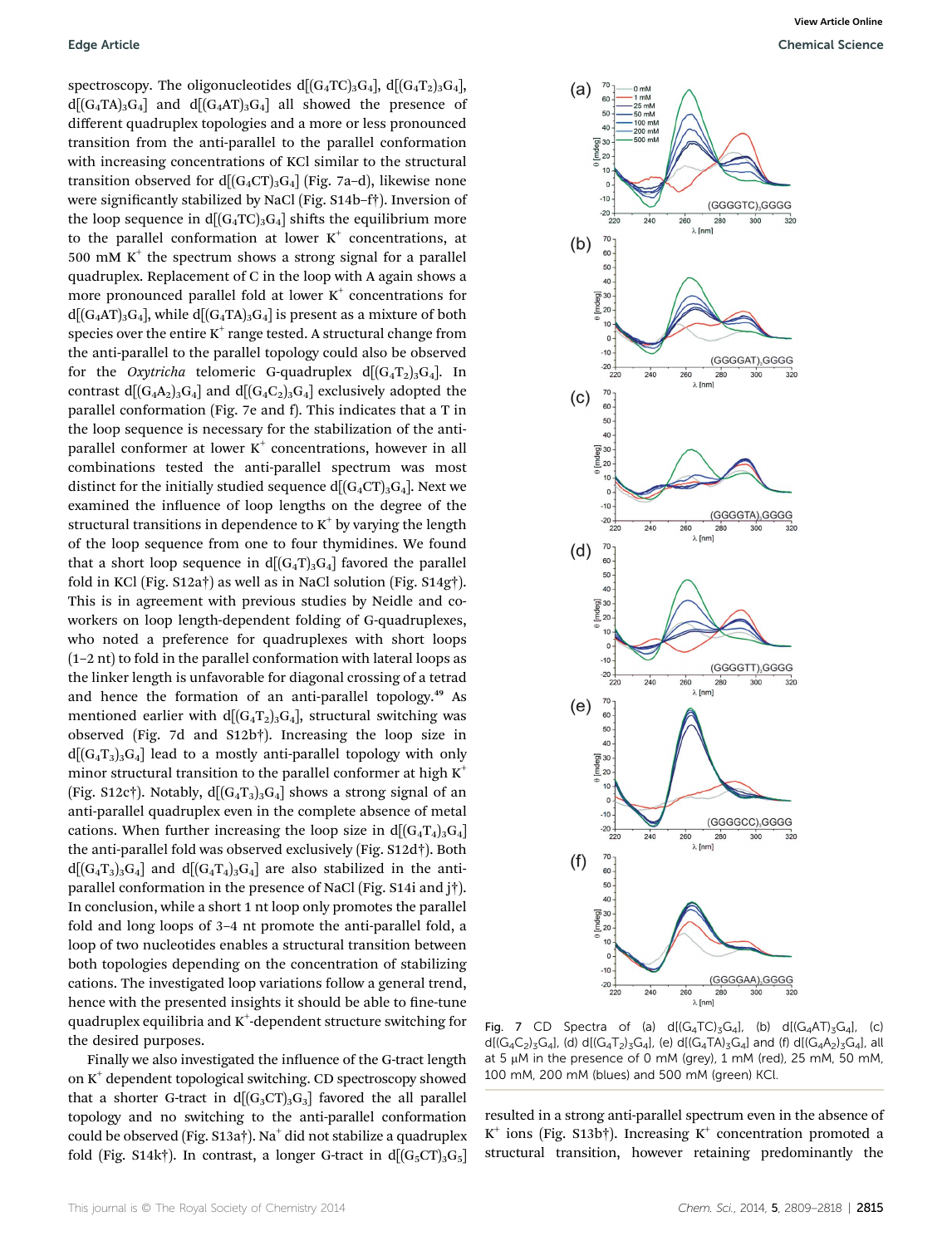anti-parallel fold with only an emerging shoulder at 270 nm. Likewise, the spectrum in the presence of Na<sup>+</sup> shows predominantly an anti-parallel fold (Fig. S14l†).

#### Occurrence of  $(G_4CT)_3G_4$  in bacterial genomes

The sequence  $(G_4CT)_3G_4$  was initially identified when antigenic variation was studied in the human pathogen Treponema pallidum.<sup>21</sup> Its connection with hypervariable protein products pointed at a role of quadruplex formation in genetic recombination mechanisms as has been described before in Neisseria species.<sup>19,20</sup> When we recognized that the sequence behaved very unusually with respect to its propensity to fold into quadruplex conformations, we investigated the occurrence of this G-rich motif in genomic sequence data. We screened bacterial genomes for occurrence of  $(G_4CT)_3G_4$  using BLAST<sup>50</sup> (http:// blast.ncbi.nlm.nih.gov), searching only completely sequenced bacterial genomes, see ESI.† The sequence is not exclusive to Treponema, but in total present 58 times in a variety of bacterial strains, among others in Burkholderia, Frankia, Salmonella, Shigella and Geobacter strains, see Tables S1–3.† In a BLAST search the Expect value  $(E \text{ value})$  describes the number of hits expected to be found simply by chance in a particular sequence space; which is dependent on the effective sequence space searched and the length of the query sequence. For illustration, the probability of finding a certain sequence just once by chance in a particular sequence space is described by an  $E$  value of 1. The sequence space searched in this study was 52.2 billion nt; the 58 hits found scored an  $E$  value of 0.003, meaning that only 0.3% of a sequence space was searched that would randomly yield one perfect match. The sequence  $(G_4CT)_3G_4$  was therefore found significantly more often in bacterial genomes than expected by chance. In addition, the sequence occurs as well in some eukaryotic genomes. For example, the motif occurs several times in the human genome, both within as well as outside transcribed sequences (E value 0.002). For a detailed list of all sites in the human genome see Table S4.†

In bacteria we found the sequence to be equally distributed between being part of ORFs, appearing in reverse complementary orientation to ORFs, and being located within the untranslated region (UTR or intergenically) between two genes, as is the case in the original context in Treponema pallidum.<sup>21</sup> Interestingly, in 15 cases we found longer repeat sequences of  $G_4CT_n$ , with the longest containing  $n = 15$  repetitions located in the UTR between genes annotated as diguanylate cyclase and aspartate-semialdehyde dehydrogenase in Verrucosispora maris. When the sequence is located within ORFs it encodes glycine rich stretches of amino acids of the type,  $GW_n$ ,  $GL_n$  or  $GA_n$ , found for example within the potassium-efflux system protein KefC in Salmonella enterica species (Table S1†). When the sequence is located in the UTR it is most often localized within in the distance of 200 bp from either neighboring gene (Table S3†). In a computational study Chowdhury and coworkers identified putative quadruplex forming sequences within 18 prokaryotes and found an enrichment of such sequences in regulatory regions, which they defined as the region of 200 bp upstream of coding regions.<sup>3</sup> This arrangement is the case for 8 out of 9 genera with putative  $(G_4CT)$ -quadruplexes located intergenically, with an average distance of  $\sim$ 84 bp from the start of the following coding region. These ORFs encode among a number of unknown proteins two-component system response regulators, the previously mentioned diguanylate cyclase and a pyrophosphokinase.

### **Conclusions**

In this study we characterized the sequence  $d[(G_4CT)_3G_4]$  that occurs widely in bacterial genomes. It displays remarkable properties such as a pronounced cation selectivity, folding kinetics with very high activation energies, and a continuous  $K^+$ dependent structural transition from a monomolecular antiparallel topology at low  $K^+$  to a four-stranded parallel topology at 500 mM K<sup>+</sup>. d[ $(G_4CT)_3G_4$ ] was the only sequence of the studied G-rich oligonucleotides to adopt exclusively the anti-parallel fold at low  $K^+$  and at the same time completely converting into the all-parallel topology with increasing concentrations of stabilizing cations. We found that while  $Na<sup>+</sup>$  and  $Li<sup>+</sup>$  alone did not stabilize either of the two conformations, addition of either cation to increase ionic strength was sufficient to switch the conformations once initial  $K^+$  was available. This definitive requirement for the presence of K+ in order to fold quadruplexes even in the presence of high concentrations of other cations is remarkable and so-far not reported for any other DNA sequence. Further analysis of the sequence requirements of the structural transition showed that thymidines in the loops seemed to be necessary. All 2 nt loop sequences with at least a single thymine could adopt multiple topologies whereas sequences lacking thymidines always showed a parallel quadruplex conformation. The variation of loop length determined that loop sizes of 1 to 2 nt promoted conformational switching. Furthermore, G-tract variations showed that a shortened G-tract of 3 guanines showed the parallel conformation but increasing G-tract length to 5 guanines promoted the anti-parallel topology. With sequence variations possessing K<sup>+</sup>-dependent conformational polymorphism,  $Na<sup>+</sup>$  alone was in most cases unable to induce pronounced quadruplex formation. Hence we were able to identify several additional sequences that display a so-far unknown, remarkable selectivity for K<sup>+</sup>. For further characterization of the nature of the adopted conformations we employed EPR and AUC as analytical methods well-suited to study changes in stoichiometry during the observed structural transition. We demonstrated that  $d[(G_4CT)_3G_4]$  is an intramolecular quadruplex in the anti-parallel topology and tetramolecular in the parallel conformation.

Several open questions remain regarding a potential role of the studied sequence in cellular processes. Although it seems likely that in *Treponema pallidum* the motif is involved in genetic recombination events that result in antigenic variation in other species, $19,20$  the sequence is often associated with intracellular proteins where antigenic variation processes are very unlikely to play a role. Alternatively, an involvement in regulation of gene expression could be discussed. Whether the peculiar structural transitions of the sequence motif upon  $K^+$ variation contributes to some mechanism that responds to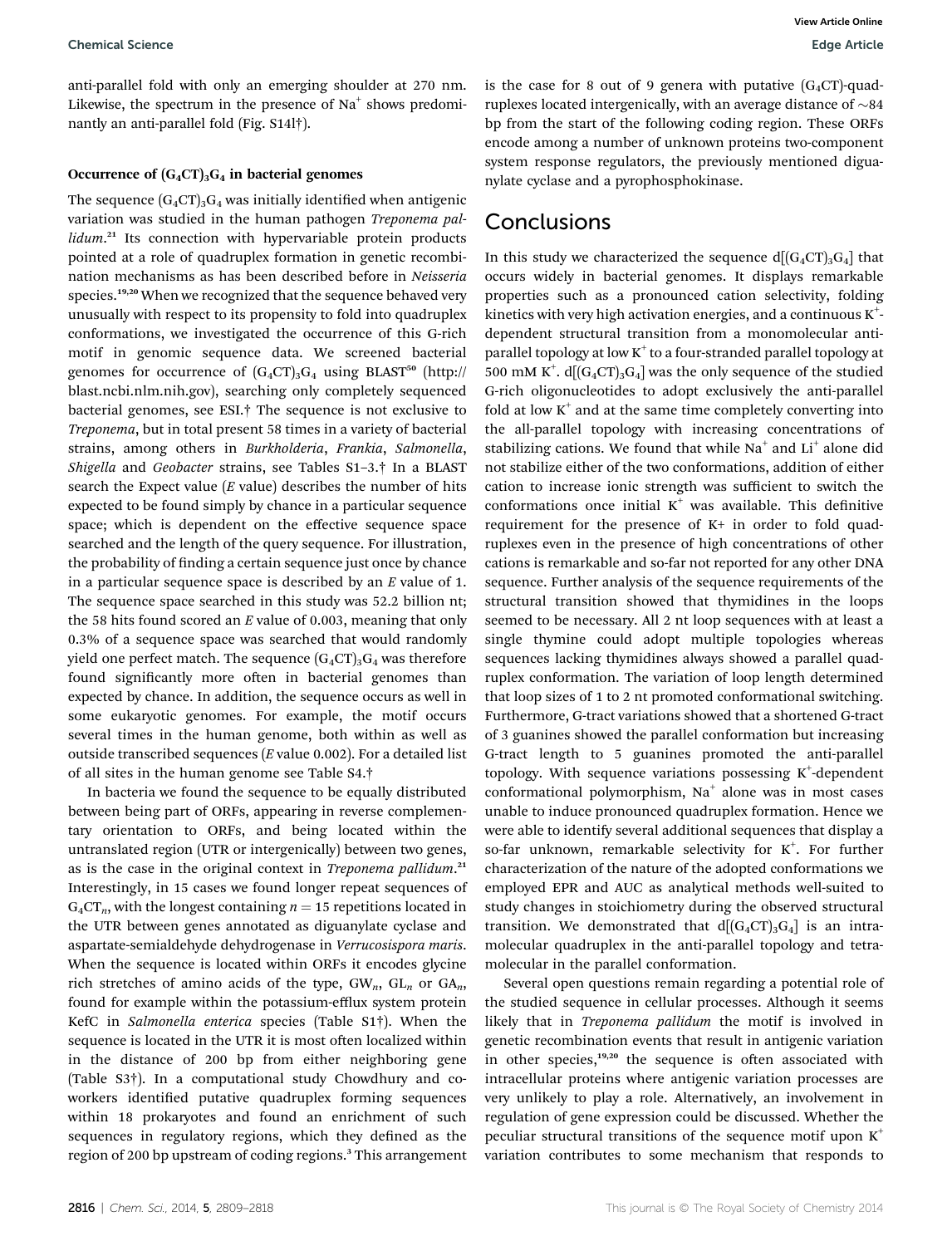conditional changes of the bacterial environment is at this point very speculative. However it is intriguing to note that in Salmonella the motif is found associated with two genes coding for K<sup>+</sup> -transport proteins. Gene expression and dependence on intracellular K<sup>+</sup> -concentration studies are necessary and under way.

Apart from potential roles in cellular processes, the investigated quadruplex sequence might be utilized as a building block in DNA nanotechnology applications.<sup>51</sup> In particular, the possibility of switching between drastically different conformations and being able to control the molecularity of welldefined complexes makes quadruplexes such as the investigated sequence well-suited for building functional DNA nanoobjects. We are currently exploring the possibility of exploiting the described K<sup>+</sup> -dependent tetramerization of DNA sequences for nanotechnological purposes.

### Acknowledgements

We thank Žarko Kulić for help with NMR analysis, Marius Schmid and Helmut Coelfen for help with AUC experiments.

## Notes and references

- 1 S. Burge, G. N. Parkinson, P. Hazel, A. K. Todd and S. Neidle, Nucleic Acids Res., 2006, 34, 5402–5415.
- 2 J. L. Huppert, Chem. Soc. Rev., 2008, 37, 1375–1384.
- 3 P. Rawal, V. B. Kummarasetti, J. Ravindran, N. Kumar, K. Halder, R. Sharma, M. Mukerji, S. K. Das and S. Chowdhury, Genome Res., 2006, 16, 644–655.
- 4 J. L. Huppert and S. Balasubramanian, Nucleic Acids Res., 2005, 33, 2908–2916.
- 5 J. A. Capra, K. Paeschke, M. Singh and V. A. Zakian, PLoS Comput. Biol., 2010, 6, e1000861.
- 6 G. Biffi, D. Tannahill, J. McCafferty and S. Balasubramanian, Nat. Chem., 2013, 5, 182–186.
- 7 M. L. Bochman, K. Paeschke and V. A. Zakian, Nat. Rev. Genet., 2012, 13, 770–780.
- 8 A. Siddiqui-Jain, C. L. Grand, D. J. Bearss and L. H. Hurley, Proc. Natl. Acad. Sci. U. S. A., 2002, 99, 11593–11598.
- 9 K. I. McLuckie, Z. A. Waller, D. A. Sanders, D. Alves, R. Rodriguez, J. Dash, G. J. McKenzie, A. R. Venkitaraman and S. Balasubramanian, J. Am. Chem. Soc., 2011, 133, 2658–2663.
- 10 S. Cogoi and L. E. Xodo, Nucleic Acids Res., 2006, 34, 2536– 2549.
- 11 A. Joachimi, A. Benz and J. S. Hartig, Bioorg. Med. Chem., 2009, 17, 6811–6815.
- 12 K. Halder, M. Wieland and J. S. Hartig, Nucleic Acids Res., 2009, 37, 6811–6817.
- 13 K. Halder, E. Largy, M. Benzler, M. P. Teulade-Fichou and J. S. Hartig, ChemBioChem, 2011, 12, 1663–1668.
- 14 R. Halder, J. F. Riou, M. P. Teulade-Fichou, T. Frickey and J. S. Hartig, BMC Res. Notes, 2012, 5, 138.
- 15 M. Wieland and J. S. Hartig, Chem. Biol., 2007, 14, 757–763.
- 16 T. Endoh, Y. Kawasaki and N. Sugimoto, Angew. Chem., 2013, 52, 5522–5526.
- 17 T. Endoh and N. Sugimoto, Anal. Chem., 2013, 85, 11435– 11439.
- 18 N. Beaume, R. Pathak, V. K. Yadav, S. Kota, H. S. Misra, H. K. Gautam and S. Chowdhury, Nucleic Acids Res., 2013, 41, 76–89.
- 19 L. A. Cahoon and H. S. Seifert, Science, 2009, 325, 764–767.
- 20 L. A. Cahoon and H. S. Seifert, PLoS Pathog., 2013, 9, e1003074.
- 21 L. Giacani, S. L. Brandt, M. Puray-Chavez, T. B. Reid, C. Godornes, B. J. Molini, M. Benzler, J. S. Hartig, S. A. Lukehart and A. Centurion-Lara, J. Bacteriol., 2012, 194, 4208–4225.
- 22 O. Kikin, L. D'Antonio and P. S. Bagga, Nucleic Acids Res., 2006, 34, W676–W682.
- 23 P. A. Rachwal, T. Brown and K. R. Fox, FEBS Lett., 2007, 581, 1657–1660.
- 24 P. A. Rachwal, I. S. Findlow, J. M. Werner, T. Brown and K. R. Fox, Nucleic Acids Res., 2007, 35, 4214–4222.
- 25 P. A. Rachwal, T. Brown and K. R. Fox, Biochemistry, 2007, 46, 3036–3044.
- 26 G. N. Parkinson, M. P. Lee and S. Neidle, Nature, 2002, 417, 876–880.
- 27 Y. Wang and D. J. Patel, Structure, 1993, 1, 263–282.
- 28 J. Li, J. J. Correia, L. Wang, J. O. Trent and J. B. Chaires, Nucleic Acids Res., 2005, 33, 4649–4659.
- 29 A. Ambrus, D. Chen, J. Dai, T. Bialis, R. A. Jones and D. Yang, Nucleic Acids Res., 2006, 34, 2723–2735.
- 30 J. Dai, M. Carver and D. Yang, Biochimie, 2008, 90, 1172– 1183.
- 31 L. Ying, J. J. Green, H. Li, D. Klenerman and S. Balasubramanian, Proc. Natl. Acad. Sci. U. S. A., 2003, 100, 14629–14634.
- 32 I. N. Rujan, J. C. Meleney and P. H. Bolton, Nucleic Acids Res., 2005, 33, 2022–2031.
- 33 V. Singh, M. Azarkh, T. E. Exner, J. S. Hartig and M. Drescher, Angew. Chem., 2009, 48, 9728–9730.
- 34 M. Azarkh, V. Singh, O. Okle, D. R. Dietrich, J. S. Hartig and M. Drescher, ChemPhysChem, 2012, 13, 1444–1447.
- 35 V. Singh, M. Azarkh, M. Drescher and J. S. Hartig, Chem. Commun., 2012, 48, 8258–8260.
- 36 F. M. Chen, Biochemistry, 1992, 31, 3769–3776.
- 37 T. Miura and G. J. Thomas Jr, Biochemistry, 1994, 33, 7848– 7856.
- 38 T. Miura, J. M. Benevides and G. J. Thomas Jr, J. Mol. Biol., 1995, 248, 233–238.
- 39 D. Miyoshi, A. Nakao, T. Toda and N. Sugimoto, FEBS Lett., 2001, 496, 128–133.
- 40 D. Miyoshi, A. Nakao and N. Sugimoto, Nucleic Acids Res., 2003, 31, 1156–1163.
- 41 J. Kypr, I. Kejnovska, D. Renciuk and M. Vorlickova, Nucleic Acids Res., 2009, 37, 1713–1725.
- 42 L. Shabala, J. Bowman, J. Brown, T. Ross, T. McMeekin and S. Shabala, Environ. Microbiol., 2009, 11, 137–148.
- 43 W. Epstein and S. G. Schultz, J. Gen. Physiol., 1965, 49, 221– 234.
- 44 J. L. Mergny, A. De Cian, A. Ghelab, B. Sacca and L. Lacroix, Nucleic Acids Res., 2005, 33, 81–94.